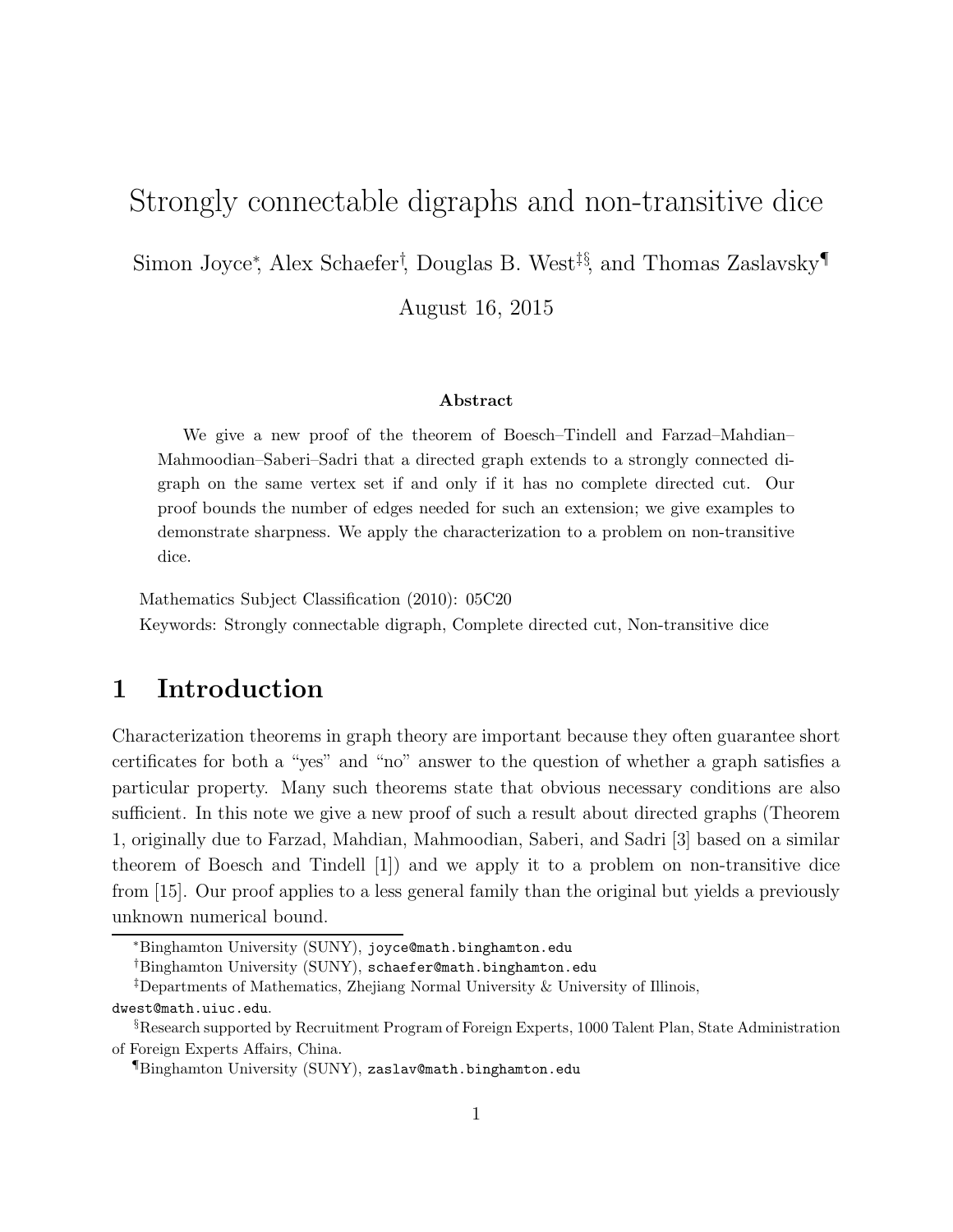A *strict digraph* is a directed graph in which each unordered pair of vertices is the set of endpoints of at most one edge; that is, a strict digraph is an orientation of a simple graph. A digraph is *strongly connected*, or *strong*, if it contains a (directed) path from x to y for every ordered pair of vertices. A digraph G *extends* to a digraph G' if  $V(G) = V(G')$ and  $E(G) \subseteq E(G')$ . We ask when a (strict) digraph extends to a strongly connected strict digraph. Note that it does so if and only if it extends to a strongly connected tournament, where a *tournament* is an orientation of a complete graph.

For a set  $X \subseteq V(G)$ , let  $\overline{X} = V(G) - X$ . When  $\emptyset \neq X \subset V(G)$ , the *cut*  $[X, \overline{X}]$  is the set  $\{xy \in E(G): x \in X, y \in \overline{X}\}\,$ , where we write xy for an edge oriented from x to y. A cut  $[X,\overline{X}]$  is a *dicut* if there is no "back edge" of the form yx with  $y \in \overline{X}$  and  $x \in X$ . It is a *complete dicut* if it contains all  $|X| \cdot |\overline{X}|$  edges of the form xy with  $x \in X$  and  $y \in \overline{X}$ .

Obviously, a digraph that extends to a strongly connected strict digraph contains no complete dicut. This obvious necessary condition is also sufficient. That fact is a special case of a theorem by Farzad et al. [3, Theorem B(iii)].

Theorem 1 (Strong connectability). *A strict digraph of order at least* 3 *extends to a strong strict digraph if and only if it contains no complete dicut.*

We call such a digraph *strongly connectable*. We prove sufficiency in Section 2 from a new, stronger result, Theorem 2, in which we give an upper bound on how many edges need to be added.

A consequence of Theorem 1 is that the problem of deciding strong connectability belongs to the class NP ∩ co-NP. A certificate for strong connectability is a strongly connected extension, and a certificate for not being strongly connectable is a complete dicut. Both are easy to confirm. The latter is obvious. For the former, there exists an extension to a strong tournament, which contains a spanning cycle by [10, Section 4].

In Section 3 we apply Theorem 1 to a problem on "non-transitive dice" discussed in Schaefer [15]. A set of dice is *non-transitive* if there is a cycle such that each die beats the next in cyclic order, and it is *balanced* if there exists a value  $p > 1/2$  such that for any two dice, one beats the other with probability exactly  $p$ . Schaefer asked which digraphs are realizable by balanced non-transitive dice; he showed that those digraphs are precisely the ones that are strongly connectable. (That result led to our investigation of strong connectability.) Thus Theorem 1 provides a criterion for a digraph to be realizable by balanced non-transitive dice, where a set of dice *realizes* a digraph if the vertices can be assigned to dice in the set so that when uv is an edge, the die representing u beats the die representing  $v$ .

The theorem of Farzad et al. is based on a theorem of Boesch and Tindell [1]. Consider a *partially oriented multigraph* M, that is, a graph that may have multiple edges (but not loops) and in which a subset of edges has been oriented. Assume the *underlying graph* M,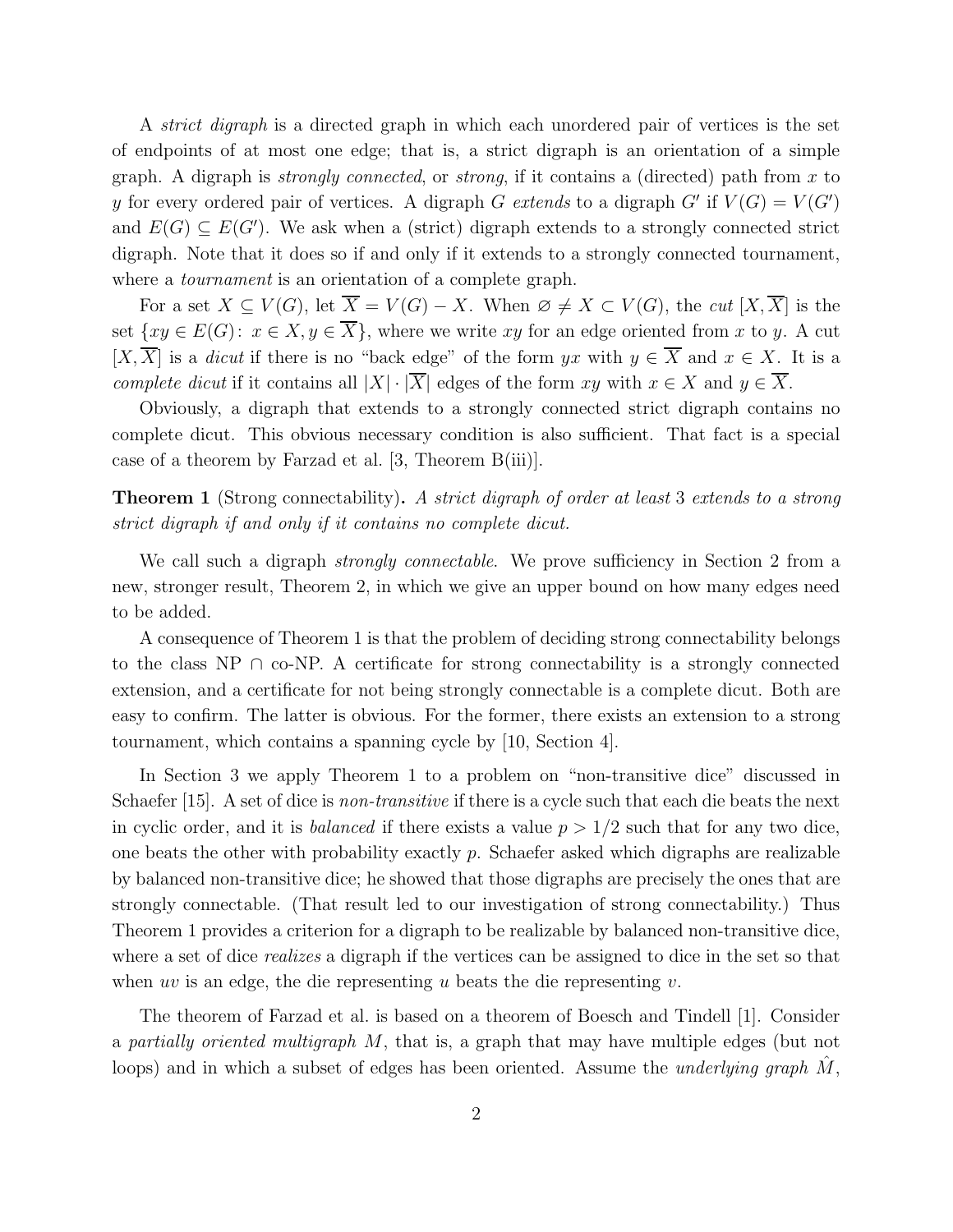which is obtained from M by treating all edges as undirected, is connected. A *weak dipath* in M is a subgraph P of M whose underlying graph  $\hat{P}$  is a path in  $\hat{M}$  such that every oriented edge in P follows the same direction as  $\hat{P}$ ; that is, there are no "back edges", although P may contain undirected edges.

We call M *strong* if for every ordered pair  $(u, v)$  of vertices, there is a weak dipath in M from u to v. An M-cut is a set of the form  $\{xy \in E(M): xy$  is oriented,  $x \in X, y \in X\}$ for some nonempty  $X \subset V(M)$ ; we call X the *originating set*. An M-dicut is an M-cut that contains every edge of M having exactly one endpoint in its originating set. That is, for an M-dicut where X is the originating set, M has no undirected edge xy or back edge  $yx$  with  $x \in X$  and  $y \in \overline{X}$ . In particular, when  $\hat{M} = K_n$  and G is the subdigraph of M consisting of all oriented edges, the  $M$ -dicuts are precisely the complete dicuts of  $G$  as defined before Theorem 1.

Boesch and Tindell characterized when  $M$  can be oriented (by directing the undirected edges) to be strongly connected. Their result generalizes Robbins' Theorem [12], which solved the special case where all edges are unoriented. Farzad et al.  $[3,$  Theorem  $B(i, ii)$  observed an important corollary: another necessary and sufficient condition is that the underlying graph  $\tilde{M}$  be 2-edge-connected and there be no  $M$ -dicut. ([3] attributes this to [1], but it was not stated in [1].) This result is more general than Theorem 1, which considers only the special case where M is the complete graph  $K_n$ , with our strict digraph being their subgraph of oriented edges in  $M$ . It is not clear whether our proof bounding the number of edges of  $K_n$  that must be oriented generalizes to their setting.

A different analogue of our problem has also been studied previously. Eswaran and Tarjan [2] studied strong connectability for general digraphs, which allow antiparallel pairs of edges. This makes a huge difference. Without strictness, every digraph extends to a strong digraph, simply by introducing every ordered pair of distinct vertices as an edge. Thus, their tasks are to find the minimum number of edges to add and an algorithm to produce a smallest strong extension. This can be viewed as another special case of the Boesch–Tindell model, in which  $\tilde{M}$  is  $K_n$  with all edges doubled and  $\tilde{M}$  has no parallel directed edges.

Frank  $[4]$  and Frank and Jordán  $[5, 6]$  generalized the questions to extensions that have connectivity or edge-connectivity at least  $k$ , again allowing antiparallel edge pairs and again seeking the smallest such extension and an algorithm.

The problems for strict digraphs are very different, beginning with the fact that not every strict digraph is strongly connectable. We also do not find an exact minimum number or smallest set of edges. The complexity of determining the minimum size of an extension set remains open, and it seems hard to generalize Theorem 1 to characterize digraphs extendable to a strict k-connected digraph.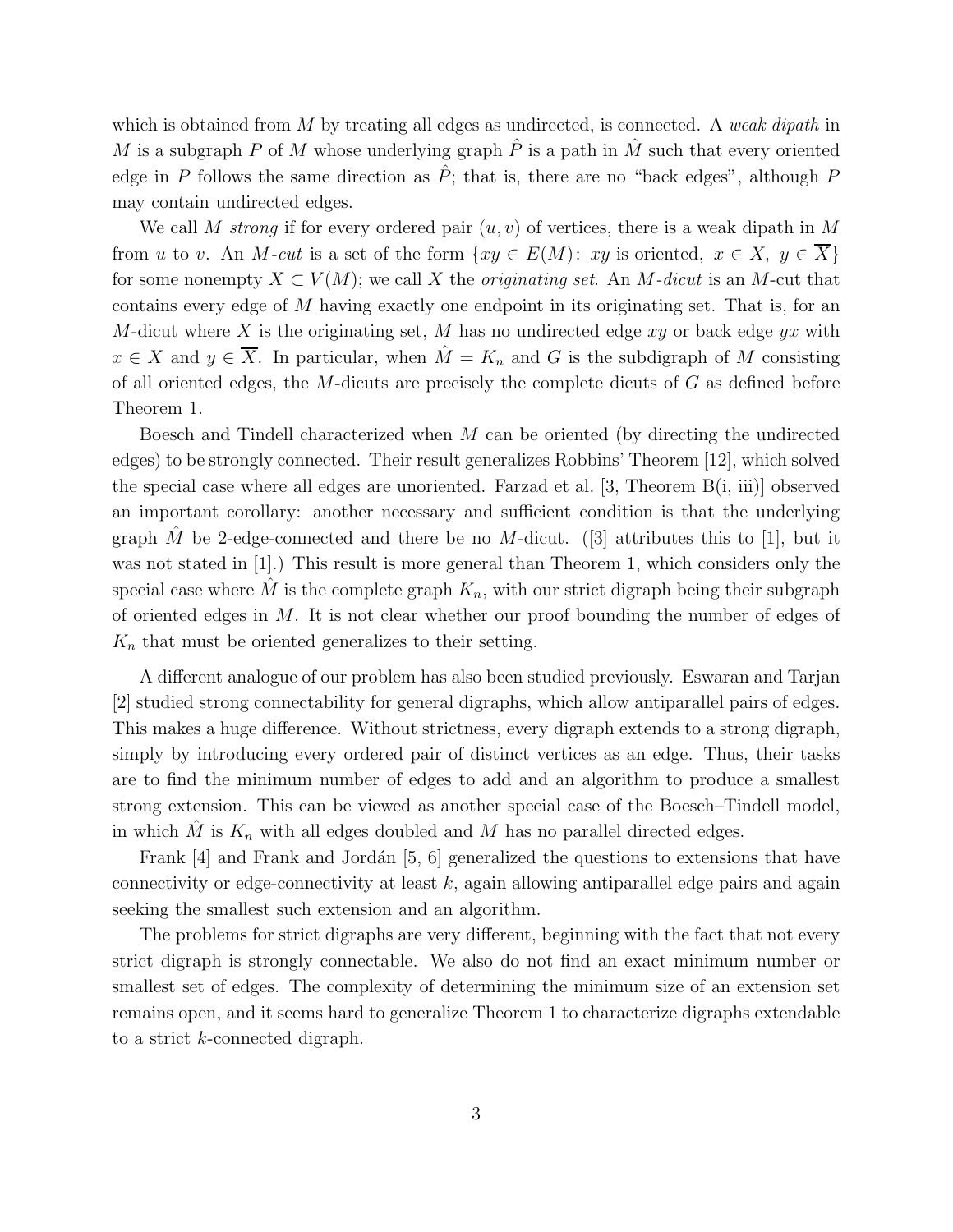### 2 Strongly connectable digraphs

A *strong component* of a digraph G is a maximal strongly connected subgraph. The strong components of G yield an acyclic digraph  $G^*$  by contracting each strong component to a vertex and eliminating duplicate edges and loops. A strong component is a *source* or *sink component* of G according as it is a source or sink vertex in  $G^*$  (it may be both). Given distinct strong components  $C$  and  $C'$ , we say that  $C'$  is a *successor* of  $C$  if there is a path from C to C' in  $G^*$ , and then also C is a *predecessor* of C'. For  $v \in V(G)$ , let  $C(v)$  denote the strong component of G containing v. The *underlying graph* of a digraph G, as with a partially oriented multigraph, is the graph  $\tilde{G}$  obtained by treating its edges as unordered pairs. We say that G is *weakly connected* when  $\hat{G}$  is connected. The *weak components* of a digraph G are the subdigraphs induced by the vertex sets of components of  $\tilde{G}$ .

We prove Theorem 1 by obtaining an upper bound on the number of edges needed. We will strengthen the upper bound for disconnected graphs in Lemma 4 and Proposition 5.

Theorem 2 (Upper bound). *Let* G *be a strict digraph having at least three vertices and* r *strong components. If* G *has no complete dicut, then* G *extends to a strongly connected strict digraph by adding at most* r *edges, with equality if and only if* Gˆ *is disconnected and each weak component of* G *is strong.*

*Proof.* Suppose that  $\hat{G}$  is disconnected and every weak component of G is strong. If  $r > 2$ , then choose one vertex from each component and add a cycle of r edges through them to obtain a strongly connected extension. If  $r = 2$ , then since G has at least three vertices, one weak component has at least two vertices, and we can add edges to and from distinct vertices in that component to obtain a strong extension. Since every weak component must receive an added entering edge, equality holds in this case.

Henceforth we may assume that not every weak component is strong, so G has a strong component that is a sink component but not a source component.

**Case 1:** G is weakly connected. To prove the upper bound  $r-1$ , we use induction on r. For  $r = 1$  there is nothing to prove (no edge need be added). Consider  $r > 1$ .

Let S be the set of all vertices in source components of G. Since  $[S,\overline{S}]$  is a dicut, there is a pair  $(y, x)$  with  $y \in S$  and  $x \in \overline{S}$  such that  $yx \notin E(G)$ . Add edge xy to G, forming a new strict digraph  $G'$ . If  $C(x)$  is a successor to  $C(y)$  in G, then G' has a strong component containing  $C(x)$  and  $C(y)$ , so G' has at most  $r-1$  strong components. Otherwise,  $x \notin S$ implies that  $C(x)$  has some source component as a predecessor; let z be a vertex in that component, and let  $G'' = G' + yz$ . Since no edge connects two source components,  $G''$  is a strict digraph. It has at most  $r - 2$  strong components, since  $C(x)$ ,  $C(y)$ , and  $C(z)$  all lie in a single strong component of  $G''$ . It now suffices by the induction hypothesis to show that  $G'$  and in the second case also  $G''$  has no complete dicut.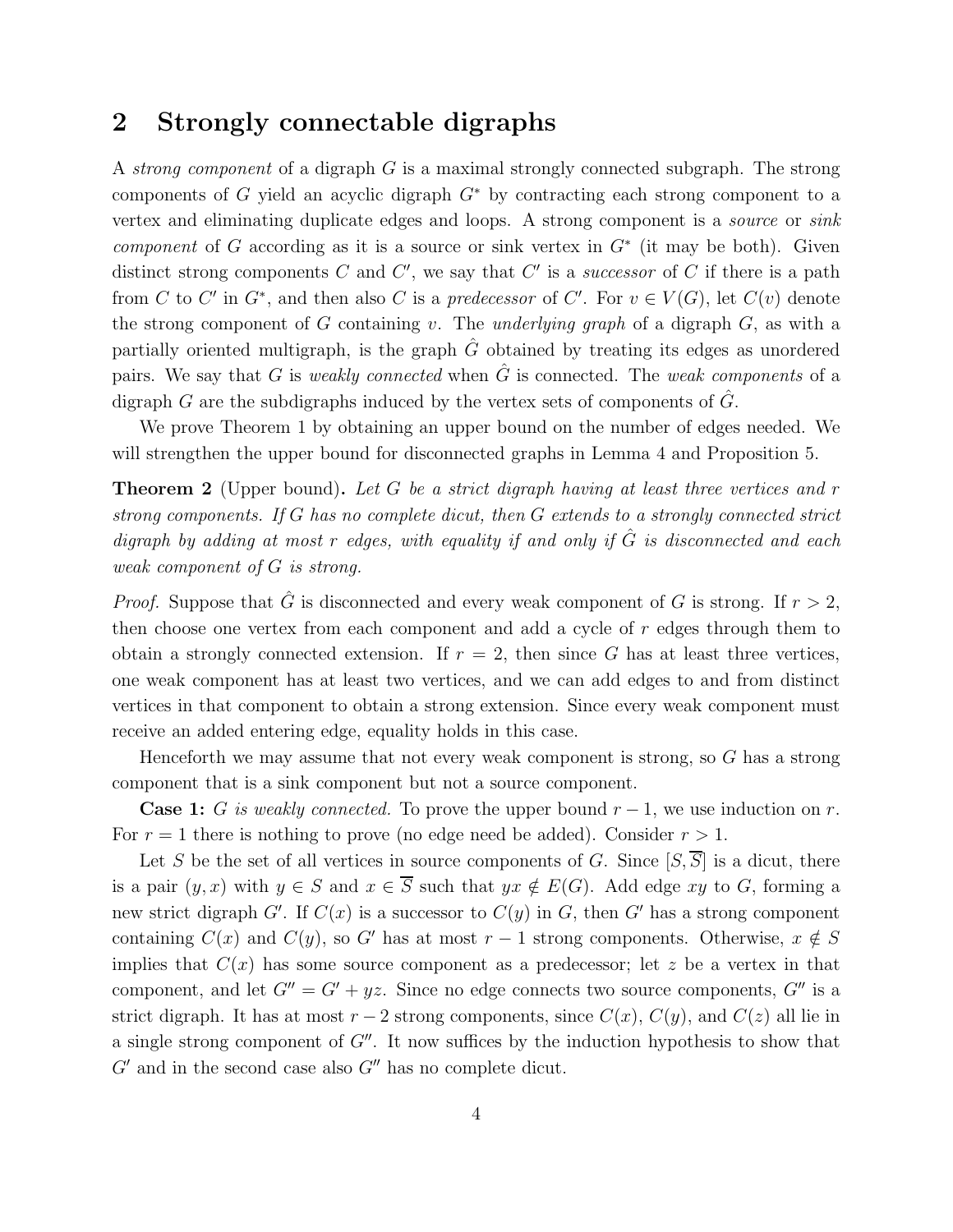Let  $[X, Y]$  be a complete dicut in G'. As G has no complete dicut, the added edge xy must satisfy  $x \in X$  and  $y \in Y$ . Thus  $C(x) \subseteq X$  and  $C(y) \subseteq Y$ . In G no edges enter the source component  $C(y)$ , so in G' only one edge enters  $C(y)$ . Since  $C(y) \subseteq Y$ , this implies  $|V(C(y))|=1$ . That makes y a source vertex in G, so only the edge xy enters it in G'. Thus  $|X| = 1$ . This implies that x is a source vertex in G' and therefore in G, which contradicts  $x \notin S$ . We conclude that G' has no complete dicut.

In the case where  $C(x)$  is not a successor to  $C(y)$ , the source component  $C(z)$  in G remains a source component in  $G'$ . Also, the strong component of  $G'$  that contains both  $C(x)$  and  $C(y)$  from G is a successor of  $C(z)$  in G'. Thus G'' is formed from G' by adding yz in the way that  $G'$  was formed from  $G$  by adding  $xy$ . Since  $G'$  satisfies the same hypotheses required of G, the same argument now implies that  $G''$  also has no complete dicut.

**Case 2:** G is not weakly connected. Let  $G_1, \ldots, G_k$  with  $k > 1$  be the weak components of G. In each  $G_i$  choose a source component  $S_i$  and a sink component  $T_i$  such that  $T_i = S_i$  if  $G_i$  is strong and otherwise  $T_i$  is a successor of  $S_i$ . Treating subscripts modulo k, for  $1 \leq i \leq k$ add an edge  $t_i s_{i+1}$  such that  $t_i \in V(T_i)$  and  $s_{i+1} \in V(S_{i+1})$ .

The resulting digraph  $G'$  is weakly connected. It is obviously strict when  $k > 2$ , and when  $k = 2$  the edges  $t_2s_1$  and  $t_1s_2$  do not have the same pair of endpoints because at least one weak component is not strong. For the same reason, the k added edges are too few to complete a complete dicut unless  $k = 2$  and G has exactly three vertices, but then G' is a (directed) cycle. Thus, the connected case applies to  $G'$ .

Let r' be the number of strong components of  $G'$ . Since all  $S_i$  and all  $T_i$  lie in one strong component in G', and there are at least  $k+1$  such sets since  $S_i = T_i$  only when  $G_i$  is strong, we have  $r' \leq r - k$ . By Case 1, G' can be made strongly connected by adding at most  $r' - 1$ edges, so the number of edges needed to make G strongly connected is at most  $r - 1$ .  $\Box$ 

This proof appears to require that, in the situation of Boesch–Tindell and Farzad et al., the graph underlying the partially oriented graph  $M$  is the complete graph  $K_n$ . Therefore, we do not expect a similar bound in the generality of those papers.

Remark 3. Since every source component needs an entering edge and every sink component needs an exiting edge, at least  $\max(s, t)$  added edges are needed for a strongly connected extension, where s and t are the numbers of source and sink components.

**Example 1.** The upper bound  $r-1$  is sharp for weakly connected strict digraphs. Consider the digraph obtained from a transitive tournament with  $r$  vertices by deleting the unique spanning path. There are  $r$  strong components and no complete dicut, and extending to a strong strict digraph requires adding the  $r - 1$  missing edges. When  $r \geq 4$ , this example has two source components and two sink components, so the lower bound in Remark 3 can be arbitrarily bad when G is weakly connected.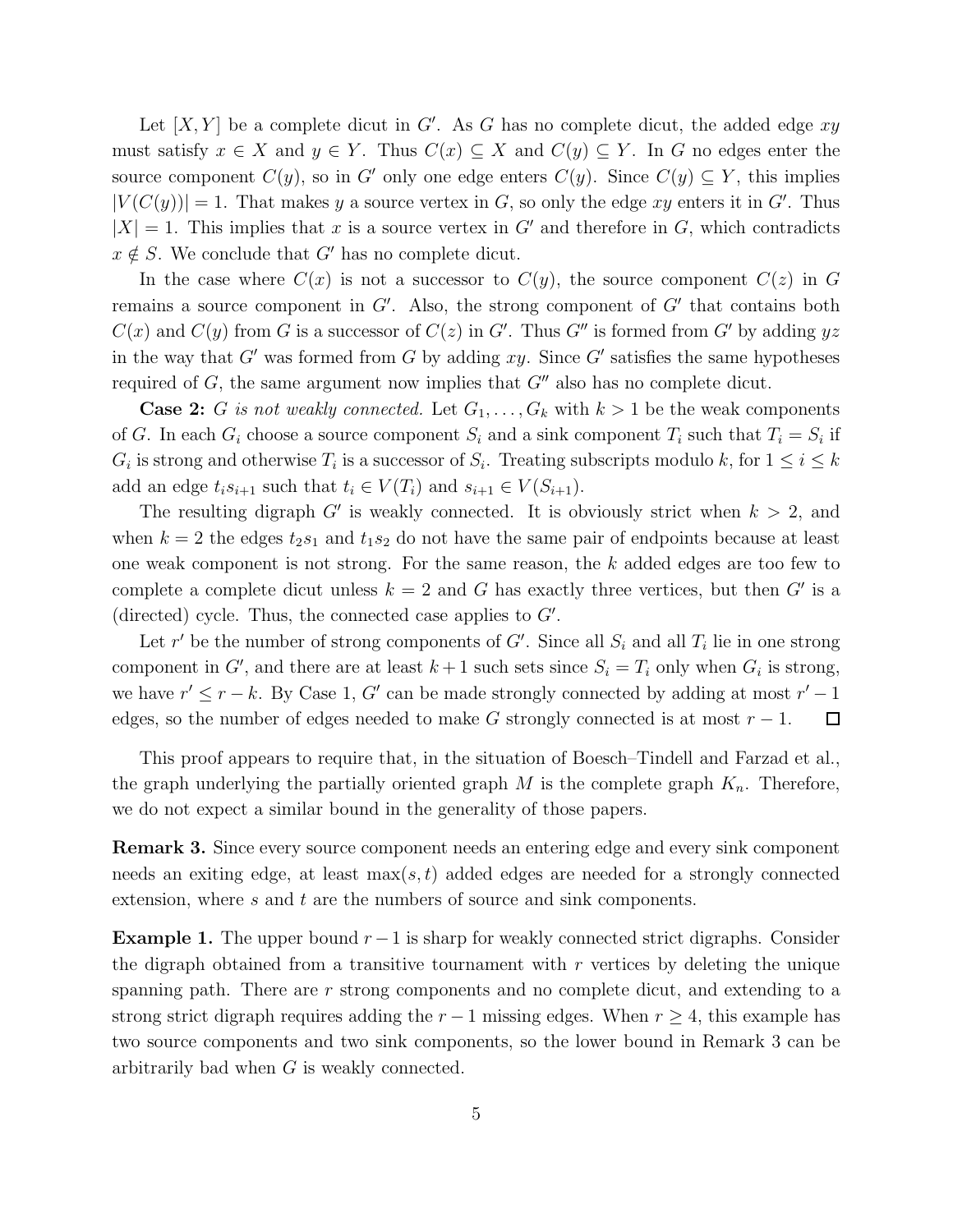**Example 2.** The upper bound  $r - 1$  is also sharp for digraphs with more than one weak component when the components are not all strong. Let G be the digraph formed from the complete bipartite graph  $K_{p,q}$  with bipartition  $(X, Y)$ , where  $|X| = p$  and  $|Y| = q$ , by directing each edge from  $X$  to  $Y$  and adding an isolated vertex. A strong extension must add edges entering each vertex in  $X$  and edges leaving each vertex in  $Y$ , but no edge can do both. Thus, the needed number of added edges is at least  $p + q$ , which equals  $r - 1$ . Here again the bound of Remark 3 is weak.

In spite of Example 2, the upper bound can be reduced in the disconnected case by using additional information, such as the number of weak components that are not strong, the number of strong components that are neither sources nor sinks, or the number of source and sink components in each weak component. We omit the details of the first two; the next result concerns the last.

Lemma 4 (Disconnected upper bound). *Let* G *be a strict digraph that is not weakly connected.* Let  $G_1, \ldots, G_k$  be its weak components, and let  $s_i$  and  $t_i$  be the number of source and  $sink\ components, respectively, in  $G_i$ . The minimum number of edges that must be added to$ *make* G *strongly connected is at most*  $\max(t_1, s_2) + \cdots + \max(t_{k-1}, s_k) + \max(t_k, s_1)$ .

*Proof.* We add edges from sink components of  $G_{i-1}$  to source components of  $G_i$ , viewing subscripts modulo  $k$ . We add at least one edge leaving each sink component and one edge entering each source component. This is easy to do using  $\max(t_{i-1}, s_i)$  edges. The resulting digraph is obviously strongly connected and, when  $k \geq 3$ , strict. When  $k = 2$ , the same observation as in Case 2 of Theorem 2 allows it to be strict.  $\Box$ 

The exact value of this upper bound depends on the cyclic order chosen for the components of G. We do not know a procedure to minimize the sum. The lower bound from Remark 3 is max $(\sum t_i, \sum s_i)$ ; it equals the upper bound from Lemma 4 when the comparison of  $t_{i-1}$  and  $s_i$  goes the same way for each i. Hence both bounds are sharp.

Recall that the weak components of G correspond to the components of  $\hat{G}$ .

Proposition 5 (Disconnected upper bound). *A strict digraph* G *that is not weakly connected can be strongly connected by adding at most* s+t−c *edges, where* G *has* s *source components,* t *sink components, and* c *weak components. The bound equals* u−c ′ *, where* u *strong components* are source or sink components and  $c'$  weak components are not strong components.

*Proof.* This follows from Lemma 4, since  $\max(t_{i-1}, s_i) \leq t_{i-1} + s_i - 1$  (again taking subscripts modulo k), giving an upper bound of  $\sum t_{i-1} + \sum s_i - c$ . The sum is  $s + t - c$ . The sum  $s + t$  exceeds u by the number  $c - c'$  of weak components that are strongly connected; hence  $s + t - c = u - c'$ .  $\Box$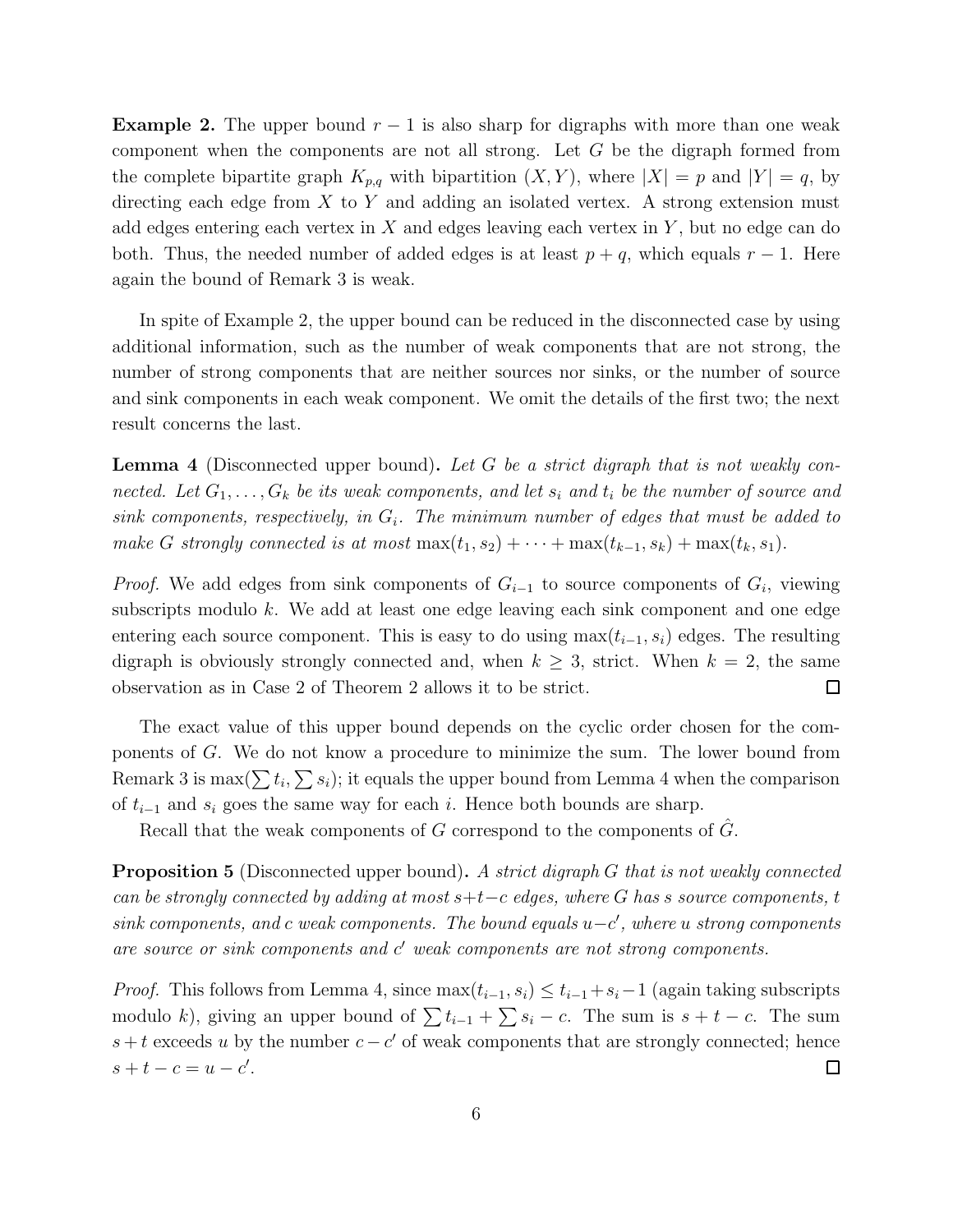Proposition 5 strengthens the upper bound in Theorem 2 when  $G$  is not weakly connected. By definition, always  $u \leq r$ , so the upper bound of r is reduced by at least 1 for each weak component that is not strong.

Example 3. Toward understanding the problem of obtaining strong extensions by adding the fewest edges, it is interesting to consider digraphs obtained from bipartite graphs. Let G be a strict digraph obtained from a bipartite graph with bipartition  $(X, Y)$  by orienting all edges from  $X$  to  $Y$ . We forbid the underlying graph to be complete bipartite, because the orientation would yield a complete dicut. Let  $s = |X|$  and  $t = |Y|$ .

As in Remark 3, a strongly connected extension of G must always add at least  $\max(s,t)$ edges; this is the trivial lower bound. By symmetry, suppose  $s \geq t$ . We claim that achieving this lower bound requires adding edges not in  $\tilde{G}$  that match Y into X. To see this, note that s added edges must enter  $X$  and  $t$  added edges must exit  $Y$ . To do this using only s edges, each of the t added edges leaving Y must be one of the s edges entering X. These t edges form a matching of  $Y$  into  $X$ .

If the digraph on  $2t$  vertices induced by the vertices covered by this matching is strongly connected, then adding an edge from the matched vertices of X to each of its  $s-t$  remaining vertices completes the desired strongly connected extension.

At the other extreme, when G has  $st-1$  edges, only the one edge missing from  $K_{s,t}$  can connect a sink to a source, and the upper bound  $s + t - 1$  cannot be improved.

The common generalization of the two extremes improves the lower bound to  $s + t - m$ , where  $m$  is the maximum size of a matching from Y into X using edges not in the original bipartite graph.

A digraph G is k*-connected* if it has more than k vertices and any deletion of fewer than k vertices from G leaves a strong digraph. For a generalization analogous to those studied for non-strict digraphs, we say that a strict digraph G is k*-connectable* if it extends to a kconnected strict digraph. An obvious necessary condition for k-connectability is that every dicut  $[X,\overline{X}]$  lacks at least k edges. It is not clear whether this condition is sufficient; our proofs for  $k = 1$  do not extend, because when  $k \geq 2$  the maximal k-connected subgraphs of a graph need not be pairwise disjoint.

### 3 Non-transitive dice

In a set of ordinary dice, all dice are the same and the probability that one die rolls a higher number than another is exactly 1/2. Martin Gardner publicized the idea, due to Bradley Efron, of dice where not only is the probability other than  $1/2$ , but there can be three dice such that each beats one of the others with probability greater than  $1/2$  (see [7, 8, 9]). Such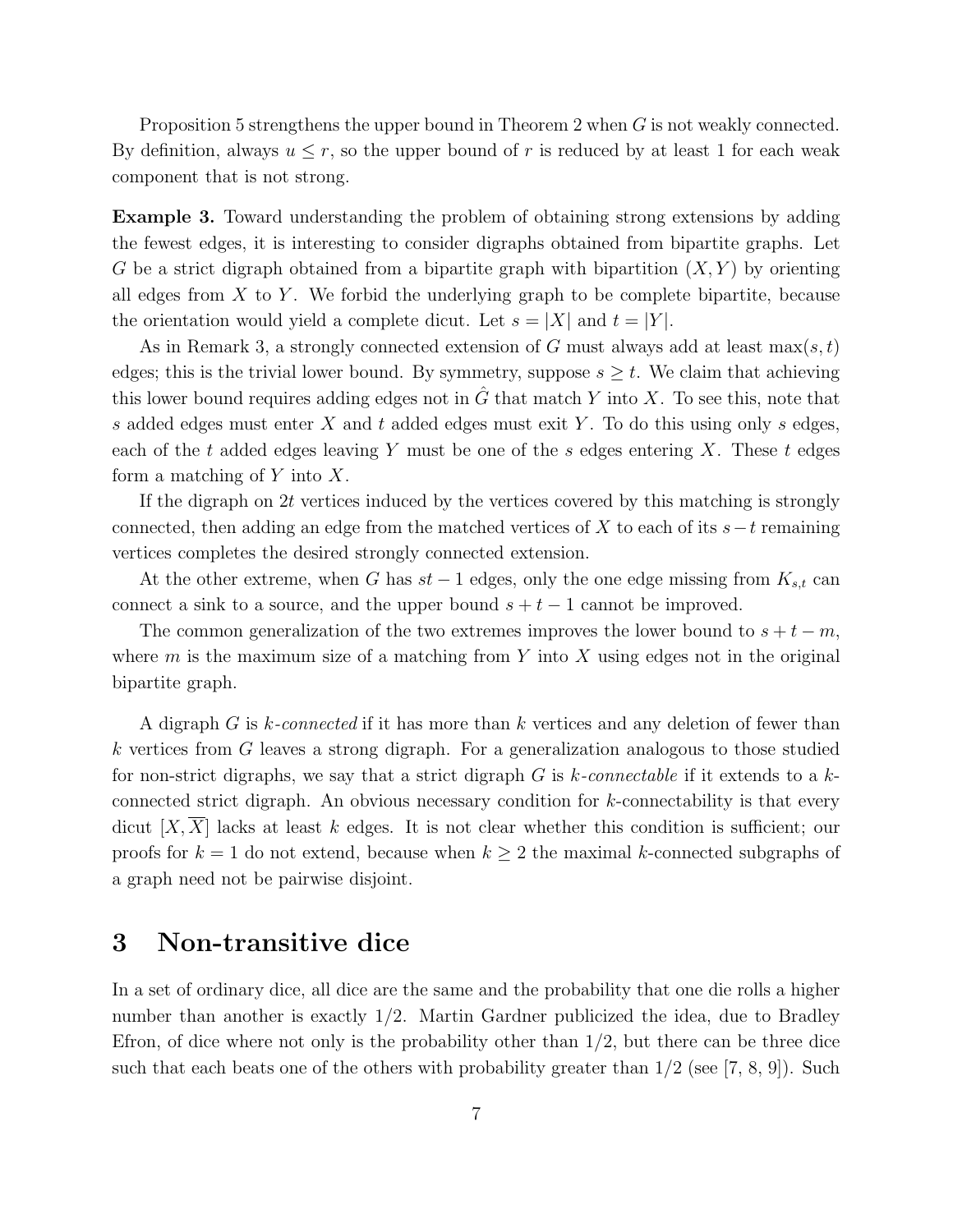dice are *non-transitive*: generalizing to n dice, there exist l that can be arranged cyclically so that each has probability greater than 1/2 of rolling higher than its successor.

Quimby found a set of four non-transitive 6-sided dice whose 24 sides are the distinct numbers from 1 to 24 [11] (see [13] for other sets of non-transitive dice). Schaefer and Schweig [14] carried the idea further; they studied k-sided generalized dice in which each die has k different numbers on it and the numbers on all dice are distinct. We may regard each die as a set of k distinct integers and define a *set of dice* D as a set of pairwise disjoint such sets. As they observed, one can always choose the dice to partition the set  $\{1, \ldots, kn\}$ .

We say that die  $D_1$  *beats*  $D_2$  and write  $D_1 \succ D_2$  if, among all pairs of numbers in  $D_1 \times D_2$ , the first number is larger than the second more than half the time. A set of dice is *transitive* if the relation  $\succ$  is transitive. Although it may be contrary to intuition, a randomly chosen set of (more than two) dice need not be transitive. Schaefer and Schweig [14] showed that it is easy to make an intransitive set of three or four k-sided dice when  $k \geq 3$ .

The relation  $\succ$  can be represented by a digraph  $G(D)$  with one vertex for each die and an edge from *i* to *j* if  $D_j$  beats  $D_i$ . The relation  $\succ$  is antisymmetric, meaning that  $D \succ D'$ and  $D' \succ D$  imply  $D = D'$ , so the digraph  $G(D)$  is strict. If H is any subgraph of  $G(D)$ , we say that D *realizes* H; that means every edge of H corresponds to a pair of dice in D in which one beats the other as indicated by the direction of the edge.  $(H \text{ need not be an})$ induced subgraph.)

Let  $p_{i,j}$  be the probability that  $D_i$  beats  $D_j$ ; that is,  $p_{i,j}$  is the proportion of pairs in  $D_i \times D_j$  in which the first number is the larger. (Because no two numbers on dice are equal,  $p_{i,j} + p_{j,i} = 1$ .) Schaefer and Schweig [14] call a set of dice *balanced* if all unordered pairs  $\{p_{i,j}, p_{j,i}\}\$ are the same. They found that for  $n = 3 \leq k$  it is possible to form non-transitive dice that are balanced. Schaefer [15] then showed that for a tournament T of order  $n \geq 3$ , there is a balanced set of n non-transitive dice that realizes T if and only if T is strongly connected. He observed the corollary that non-transitive dice realizing a strict digraph G can be chosen balanced if and only if  $G$  is strongly connectable. Thus Theorem 1 gives a criterion for the existence of balanced dice realizing a given relation (transitive or not).

Corollary 6. *An antisymmetric relation is realizable by a set of balanced dice if and only if its digraph has no complete dicut.*

#### References

[1] Frank Boesch and Ralph Tindell, Robbins's theorem for mixed multigraphs. Amer. Math. Monthly 87(9) (Nov., 1980), 716–719.